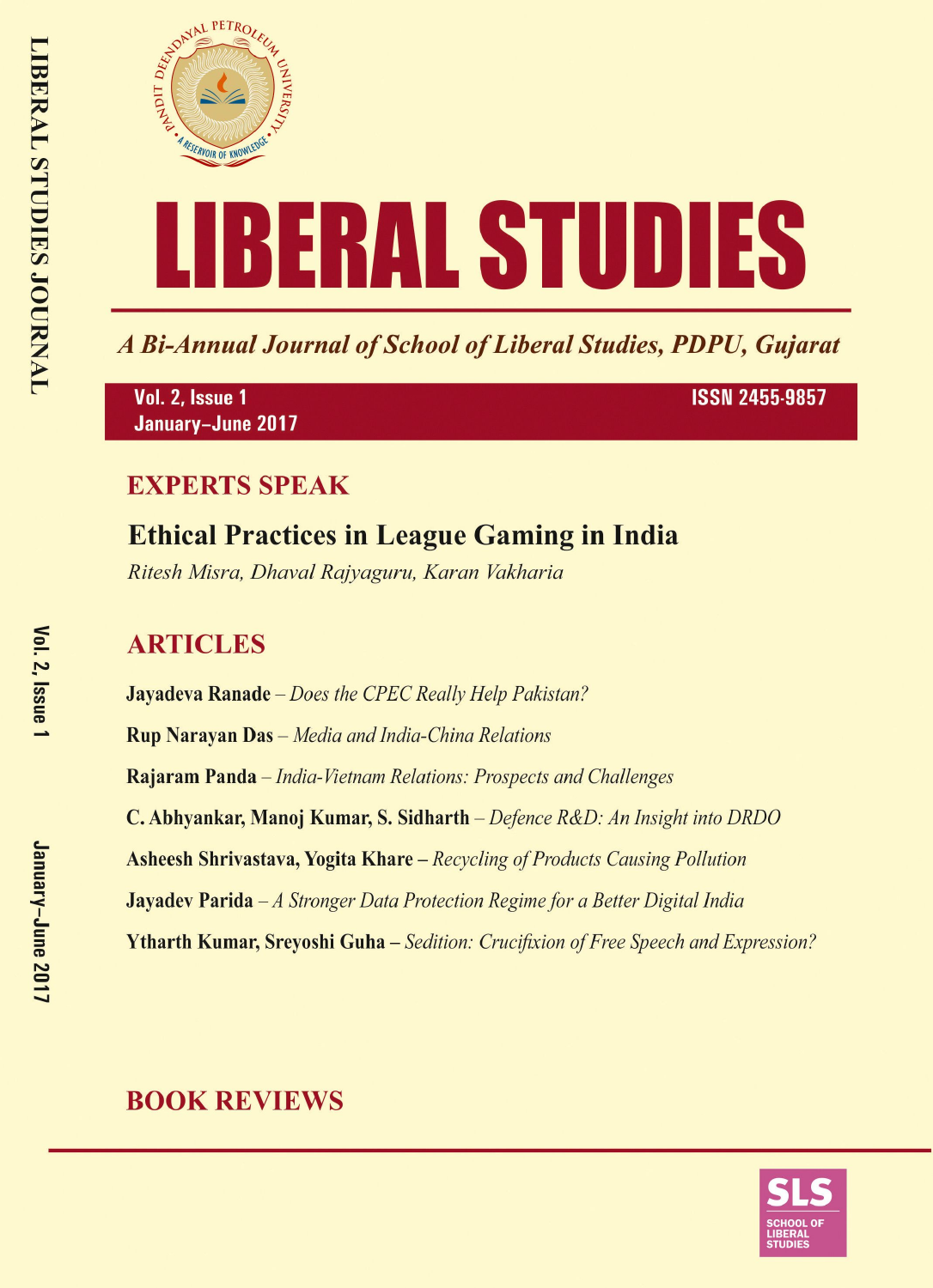*Articles*

# **Jayadeva Ranade\***

# *Does the China-Pakistan Economic Corridor Really Help Pakistan?*

The China-Pakistan Economic Corridor (CPEC) encapsulates a number of China's strategic objectives and cannot, therefore, be viewed only as the silver bullet that will lift Pakistan out of its economic difficulties or solve the issues afflicting its society. The first unstated but major obstacle is that the objectives of China and Pakistan are quite different, almost at cross-purposes – while China has a larger strategic objective and views the corridor more as an essential stepping stone towards global leadership, Pakistan sees it just as a solution for its economic difficulties. To put it in clearer context, the CPEC is part of the 'One Belt, One Road' (OBOR) strategic geo-economic initiative launched by Xi Jinping with the express purpose of making China a global power by 2049, or the hundredth anniversary of the People's Republic of China (PRC)!

Since the 18th Party Congress in November 2012, particularly, China has switched to an increasingly assertive and muscular foreign policy doggedly focused on China attaining its self-perceived global status of a world power. In an article on 28th January 2014, Prof Yan Xuetong, a reputed Chinese strategist with proximity to Xi Jinping and Dean of the Institute of International Studies at Tsinghua University, said that the new policy decided at the path breaking 'Conference on Peripheral Diplomacy' convened in Beijing in October 2013, aims at "achieving global leadership" for China with emphasis on the 'China Dream'.

A large part of what drives today's Chinese leaders – and particularly Xi Jinping – is a strong sense of destiny manifested as the 'China Dream'. The 'China Dream' is the desire to redress the 'humiliations' inflicted on China for over 110 years in the Nineteenth

<sup>\*</sup> **The author** is a former Additional Secretary in the Cabinet Secretariat, Government of India, and is President of the Centre for China Analysis and Strategy (CCAS).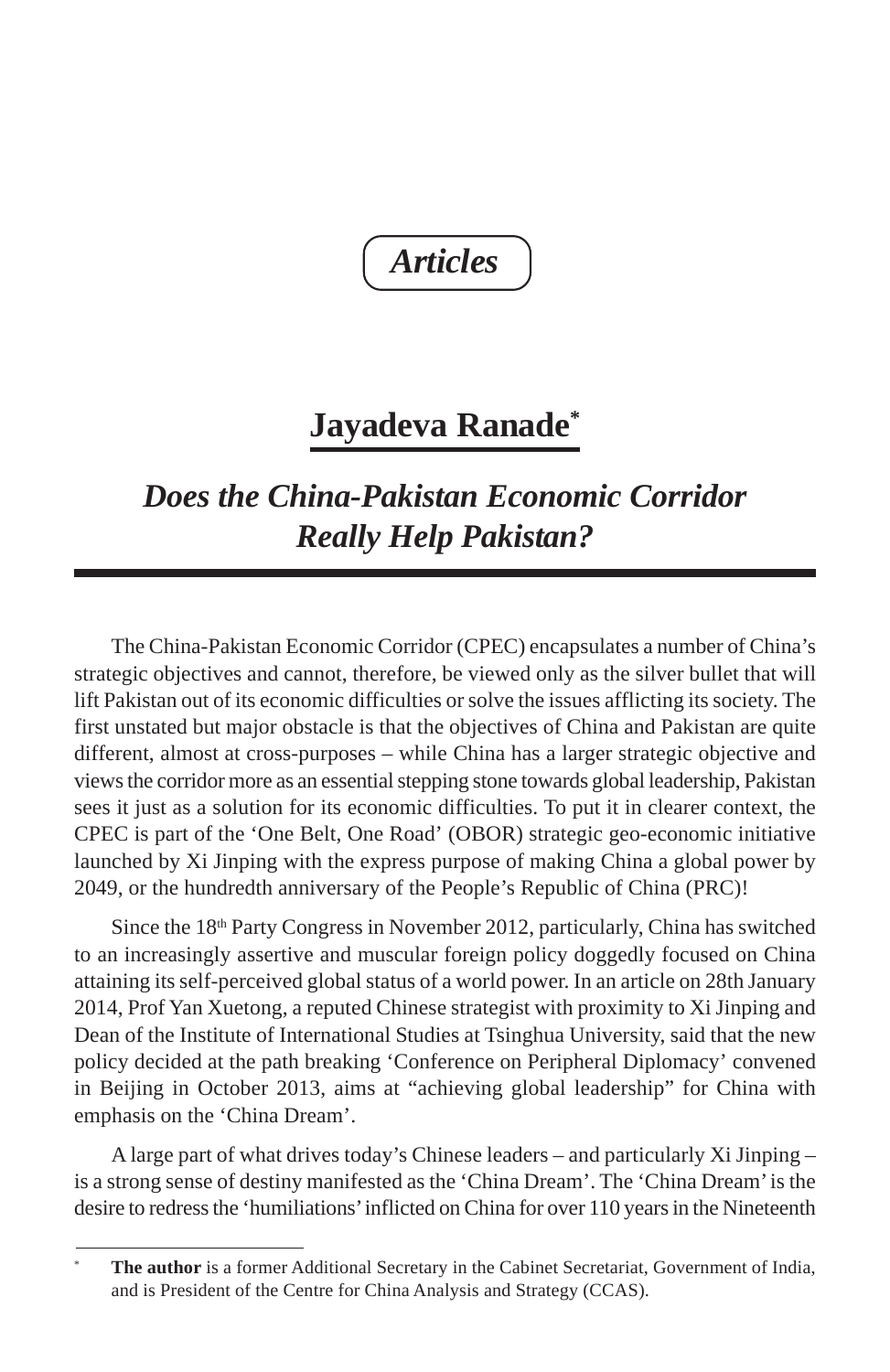Century, during which period it suffered repeated military defeats and "unequal" treaties were forcibly imposed on it. During this period China lost a lot of territory, had entire provinces taken over, puppet regimes installed in its cities, and was coerced to trade on disadvantageous terms by the victorious foreign powers who established 'concessions' or enclaves mainly in the coastal cities. Official Chinese accounts describe this period as the dark times when China's rulers were forced "to surrender sovereign rights and bring humiliation to the country". The need to redress this humiliation is today a recurrent theme in the statements of Chinese leaders and the 'China Dream'.

Cognizant of the growth in China's economic and military might, the 'Conference on Peripheral Diplomacy' decided on a more robust foreign policy reinforced by military muscle. The aim of the new foreign policy is to provide China's leaders an expanded set of strategic options and "ample chances to avoid using 'military conquests' to achieve regional dominance".

It designated countries as 'friend' or 'enemy', with 'friends' benefitting from the gains flowing from China's development and rising global influence. It envisaged regional or sub-regional "cooperative" security agreements. An objective was to create a "community of common destiny" with select countries. It simultaneously emphasized that those who are hostile to China, or oppose it, will be confronted with sustained periods of tough sanctions and isolation. Chinese strategic analysts have been advocating that China should now (since it has the capacity to do so), change the status quo to its advantage while avoiding military conflict and begin to shape the international and regional environment in its own favour. They argue that China should take the initiative and create a favourable periphery.

The expectation is that the CPEC, which is a part of the OBOR, will give a much needed fillip to China's economy and stature by putting to use the hitherto idle infrastructure technology capabilities of its State owned Enterprises (SoEs), huge unemployed labour, and the unutilized fiscal reserves available with its banks, in revenuegenerating ventures abroad. This in turn will further facilitate China in its quest to extend economic influence and military power well beyond its borders to dominate the region. China has, therefore, been aggressively pushing the OBOR with, for example, Nepal where 184 of 312 roads connect Tibet with South Asia, Bangladesh, Bhutan and India. Beijing's close ties with Pakistan since 1951 and the anti-India attitude of both facilitated the CPEC. Its existence and operation adversely impacts India's sovereignty and territorial integrity – as it alters the status quo in the region and begins to bend borders and shape the geo-political environment – and its military content further lends weight to the prospect of the always looming threat of a two-front war.

Assessments of the CPEC's benefits to Pakistan vary considerably, but a recent study by DeLoitte is interesting. Pointing out that the volume of trade between Pakistan and China had increased to US\$ 16 billion by 2014–15, the study alluded to impending benefits. It estimated that if all planned projects are implemented, their value would exceed all foreign direct investment in Pakistan since 1970 and would be equivalent to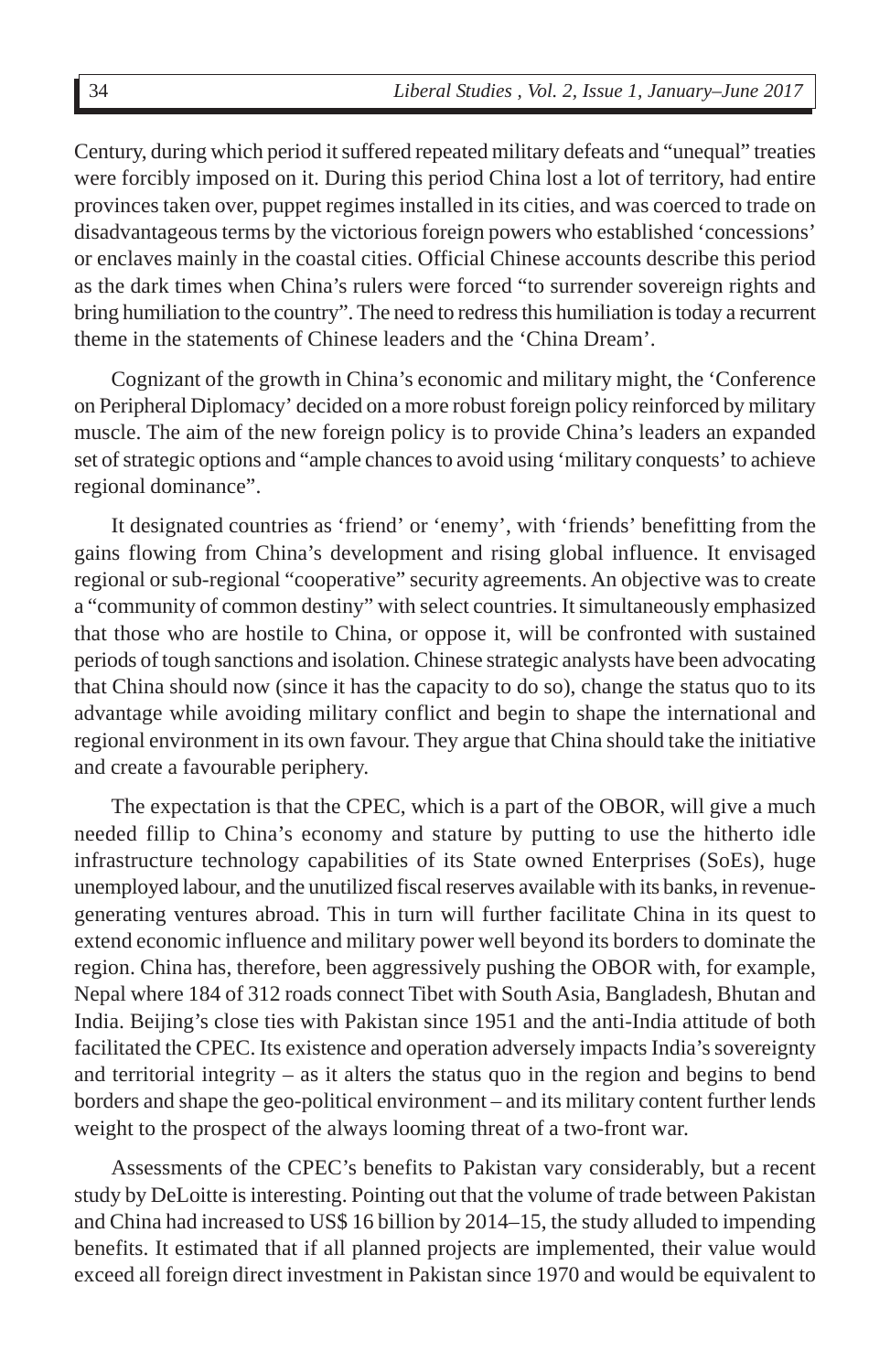17 per cent of Pakistan's gross domestic product in 2015. It further estimated that the CPEC will create some 700,000 direct jobs during 2015–2030 adding up to 2.5 percentage points to the country's growth. Importantly, it noted that the Karakoram Highway between Rawalpindi and the Chinese border will be completely reconstructed and overhauled and Pakistan's railway network will be extended to eventually connect to China's Southern Xinjiang Railway in Kashgar. Almost 80 per cent of China's oil is currently transported over 16,000 kms from the Strait of Malacca to Shanghai, but once Gwadar becomes operational this distance would reduce to less than 5,000 km. The CPEC will also open immense economic opportunities for Pakistan and physically connect China to its markets in Asia, Europe and beyond. According to China Daily, the energy projects would provide up to 16,400 MW of energy altogether with over 10,400 MW of energy generating capacity developed between 2018 and 2020 as part of the corridor's fast-tracked "Early Harvest" project.

The assessment of the Deloitte study is not mirrored in the numerous comments and articles by Pakistani politicians, journalists and academics. While they are appreciative that the CPEC has brought a massive influx of much needed infrastructure aid and investment to Pakistan, they are very apprehensive that Pakistan risks losing sovereignty to China.

The study also fails to take into account the high energy production cost of these power plants. With fuel imported from China's Xinjiang Autonomous Region, the cost per unit of electricity generated by the new power plants would be double the present, imposing a very high burden on the consumers. Early indicators suggest the time and production estimates are exaggerated.

Politicians in Pakistan's provinces have complained for the past year that locals are not getting employment in CPEC projects and are not even being allowed access as the sites are 'protected' by 10-foot high perimeter walls. On the other hand, they say, there has been a huge influx of Chinese labour. Serious concern has been voiced by politicians, academicians and journalists about Pakistan's mounting debt to China and the anticipated high cost of electricity from the new energy projects.

Expressing concern about the viability of the CPEC, Ali Malik, a researcher at the South Asia Program at the Hudson Institute in Washington DC, on 04 January 2017, pointed out that "most of Pakistan's urban centers are located in the east, not the west and that inter-provincial resentment and differences have flared, with the western provinces accusing the centre of being partial to the country's eastern portion, where majority of Pakistan's economic bases are located". Contributing to this is the historically poor record of the Pakistani government in fulfilling past guarantees of investment. One article disclosed that because of the inadequate investment in infrastructure and chronic electricity shortages, factories in Khyber-Pakhtunkhwa (KP) have been closing down. Mounting criticism has prompted Pakistan Prime Minister Nawaz Sharif to promise that 12 out of 48 special economic zones will be built in Khyber-Pakhtunkhwa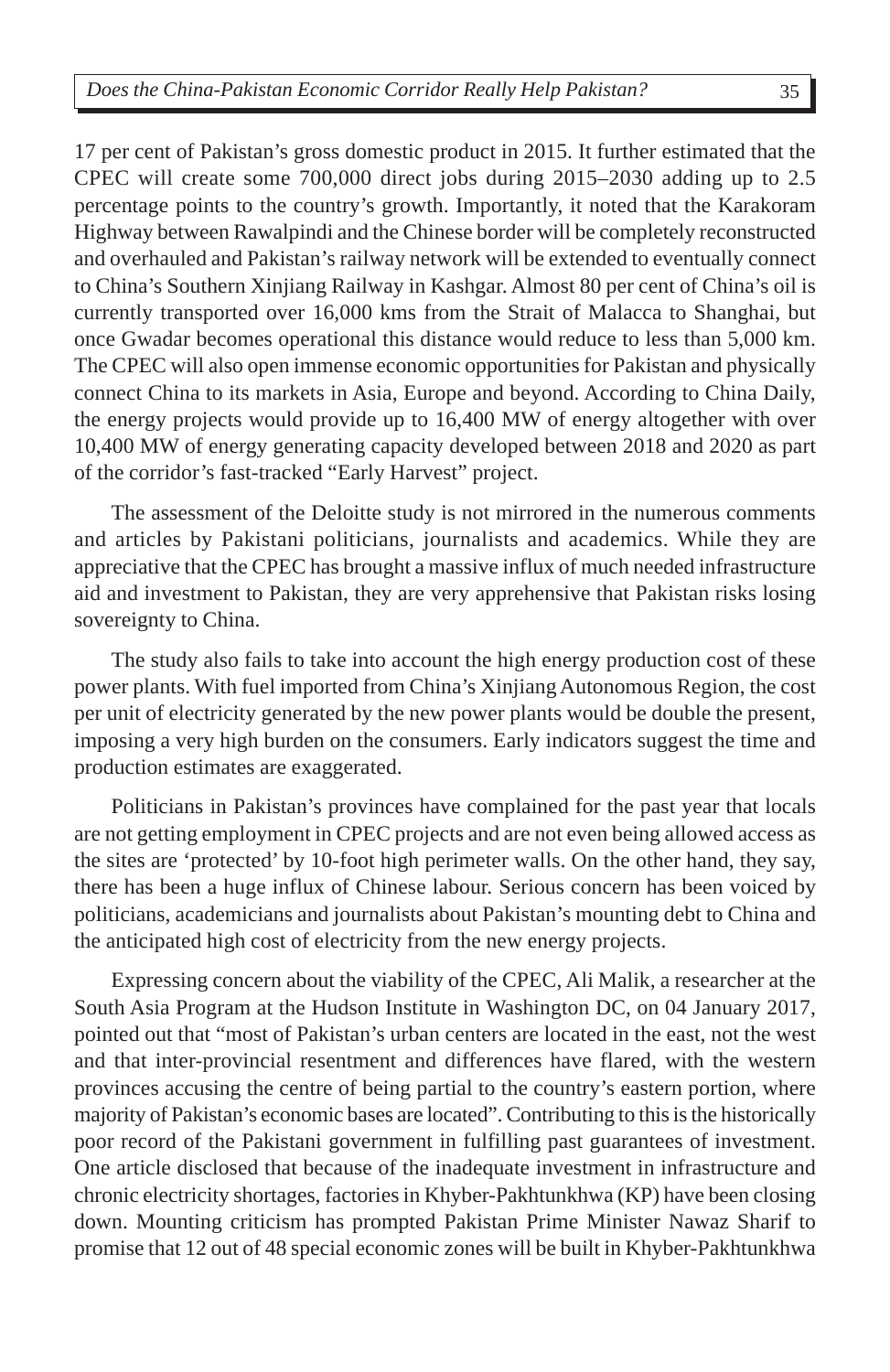(KP) and Balochistan.2 Nonetheless, doubts still persist as to whether the central government – seen as unstable – will be able to deliver on its promises.

There are other questions about the economic viability of the CPEC, for which the bulk of financing has come in the form of loan based financing, and not unconditional grants from the Chinese government. Though the loans are given to individual construction companies involved with the projects, there are significant risks to the government. Many of the power projects are under sovereign guarantees, thus making the Pakistani government responsible if these companies fail to meet their debt obligations. Pakistan's current liabilities (debt), both private and public, have reached a staggering 75 per cent of GDP (Rs. 22.5 trillion). In 2015, the circular debt of Pakistan's energy sector rose 23 per cent to Rs. 633 billion. In November 2016, Pakistan was unable to repay Rs. 136.5 billion in bank loans of the energy sector and it postponed payment for another two years. Many provincial politicians, journalists and academicians feel Pakistan is taking a real big gamble by putting all its eggs in the CPEC 'basket' and hoping that the benefits will be able to outweigh the risks. They stress that there is no "Plan B" if things go awry.

In a recent report, the State Bank of Pakistan pointed to heavy borrowings from the Chinese commercial banks at questionable rates to pay for Chinese machinery imports. Loans to Pakistan from China during the first quarter of this financial year has jumped to US\$ 979 million, compared to US\$ 138 million during the comparable period last year. Saying he does not know what the terms are on these loans from China, the Governor of the State Bank of Pakistan Ashraf Wathra in December 2015, said the "CPEC needs to be more transparent." He also added that he does not "know that out of the total US\$ 46 billion how much is debt, how much is equity and how much is in kind". The State Bank of Pakistan, meanwhile, recently confirmed that Pakistan's tax collection is unable to pay for this debt servicing. The IMF has also urged caution to Pakistan. Some analysts say much of the criticism of the CPEC is possibly based on hypotheticals and "what-ifs", but concede that the lack of a contingency plan is a major source of anxiety. Sri Lanka is cited as an example, which saddled with staggering, unpayable Chinese loans is now set to allow a US\$ 1.4 billion debt for an 80 per cent equity swap that will allow China a 99-year lease on the Hambantota port and 1,500 acres of adjacent land where the Chinese are expected to set up a 'Special Economic Zone'. The similarities between Sri Lanka's Hambantota port and Gwadar are unmistakable. In Gwadar, the Chinese have signed a 40-year lease on 2,300 acres of land to develop a 'Special Economic Zone' and an international airport.

Amidst rising criticism in Pakistan about the CPEC, the official 'China Daily' on 14th September 2016, reflected on Beijing's growing concern and expressed apprehension about the successful implementation of the CPEC. It warned that China and Pakistan should be prepared for "potential setbacks" and that the implementation of the CPEC might slow down due to "security reasons" as the project passes through some turbulent areas like Gwadar and Kashmir. Concern was also expressed about the likelihood of poor rate of return of Chinese investments under the CPEC. The China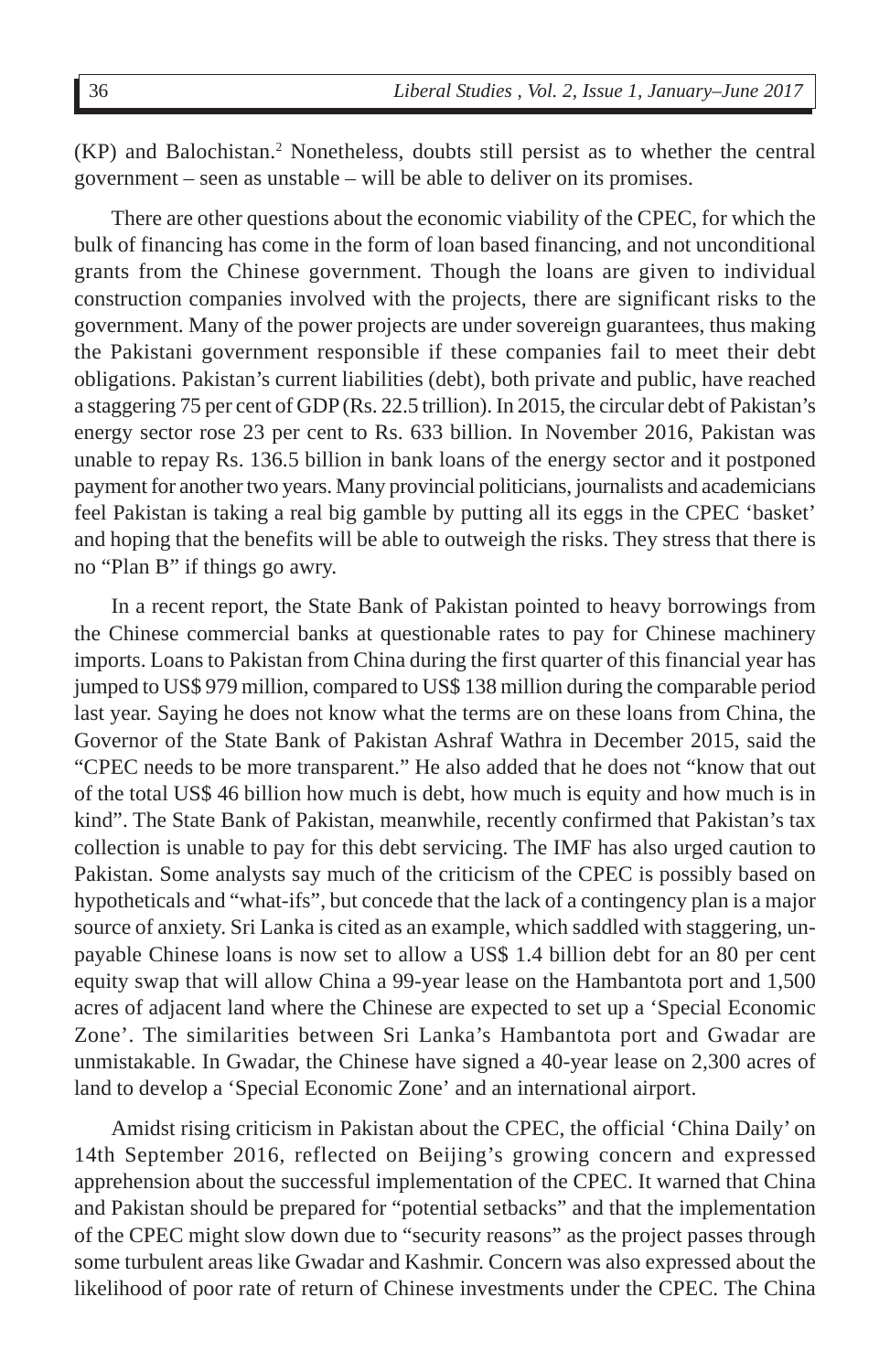Daily article even suggested that instead of relying too much on Pakistan, China should focus on economic cooperation with other Southeast Asian countries.

China's Ambassador in Pakistan Sun Weidong met Pakistan Tehreek-e-Insaf (PTI) chief Imran Khan on 18 October 2016 to seek assurances that projects under the CPEC would not be harmed or sabotaged in Khyber Pakhtunkhwa province. Separately, Khyber Pakhtunkhwa took matters concerning the CPEC to court. China retaliated and denied visas in November 2016, to a high level delegation from Khyber Pakhtunkhwa, comprising of Ministers and senior bureaucrats, who were to travel to China to study the mass transit transport system. Chinese officials also sought to directly dispel misgivings about the CPEC and Zheng Xiaosong, Vice Minister of the CCP CC's International Department, met representatives of political parties in Islamabad on 20 December 2016, and urged them to unite for the success of the CPEC. Assuring them of China's assistance he said both would jointly work for it. Muhammad Lijian Zhao, a senior Chinese diplomat based in Islamabad, also sought the Pakistani public's support on 20 December 2016, to counter "disinformation" over CPEC. He also criticised those maligning the CPEC and then claimed that the project enjoyed popular public support.

These concerns compelled China to take the unusual step of holding the Joint Cooperation Council (JCC) – the highest decision-making body of CPEC – in Beijing during December 2016, where for the first time the chief ministers of the five constituent units of Pakistan were invited. Beijing calmed the parties with assurances of evenlydistributed industrial estates and mass-transit systems. However, misgivings remain.

Additional worries are that the CPEC's success depends entirely on Pakistan's ability to export its goods and services and show a strong rise in exports. Pakistani analysts warned that these sectors of the economy would have to compete with the influx of cheaper Chinese imports that have the potential ability to strangle the domestic market. Chinese imports have, incidentally, already grown from 4 per cent in 2010 to 9 per cent in 2015. Economists say that if this downward trend of exports and increase in imports continues, Pakistan will face a serious balance of payments crisis. Others suggest that Pakistan is already on the verge of experiencing a crisis as debt servicing will increase to between 30 per cent and 60 per cent by 2020 because of the CPEC and Pakistan's purchase of Eurobonds. There is a general view that in order to safeguard its economic future Pakistan must be cautious in how it implements and administers completion of the CPEC. More importantly, they assert that the central government must be honest about the nature of Chinese investment as Pakistan risks losing its sovereignty and being beholden to China and exploited by it for its natural resources and geostrategic location.

For China, however, the centre-pieces of the CPEC are the Gwadar Port and area of the Karakoram in the north. It has eyed Gwadar for years and agreed to fund its development only after Pakistan agreed to grant it "sovereign guarantees to the port facilities" in 2007. The importance of Gwadar for China is emphasized by the inclusion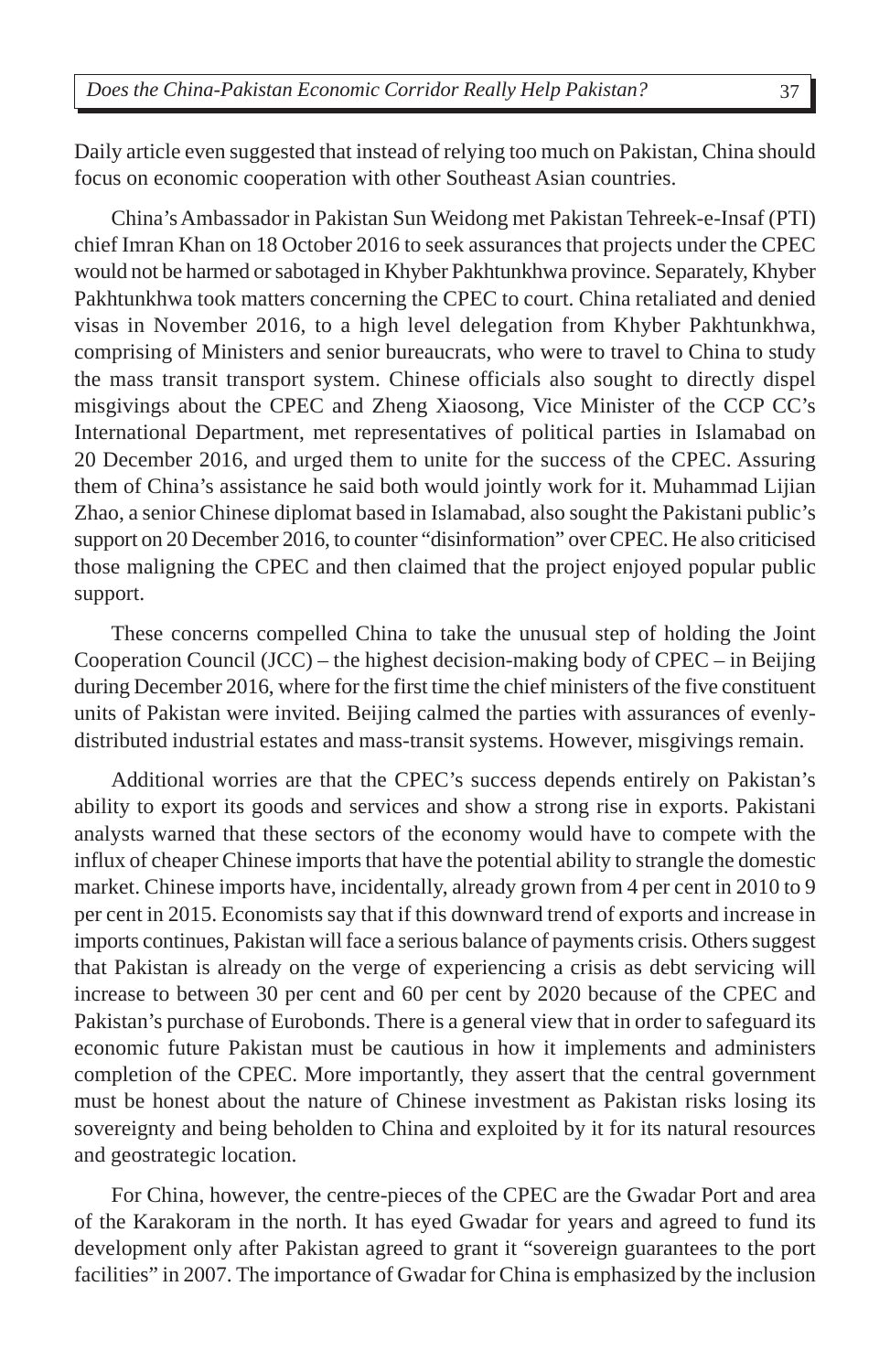of Gwadar International Airport and other major development works of Gwadar Port in the CPEC's first phase with completion targeted for 2017. A total of 9 projects valued at approx US\$ 1 billion, each intended to augment China's commercial and military capacity, are planned in and around Gwadar. China is reported to have established electronic eavesdropping posts at Gwadar. The CPEC's first phase also includes expansion of the Karakoram Highway, connecting Pakistan's railway network to China's Southern Xinjiang Railway in Kashgar, and placement of a secure fibreoptic line between Kashgar and Rawalpindi, all projects of military significance. What is really interesting is that when tensions rose early last year because of Pakistani complaints about the rising costs and the slow pace of work, China sought to assuage Pakistan and said many of the projects around Gwadar would be grants!

The security of Gwadar is a source of continued concern for the Chinese and has imposed a heavy financial burden on Pakistan. In January 2016, the Pakistan Navy decided to deploy two additional Marine Battalions to provide around the clock security at Gwadar. On 21 September 2016, in the wake of the deterioration in Indo-Pakistan relations over Kashmir, Chinese Premier Li Keqiang publicly expressed reservations and told Pakistan Prime Minister Nawaz Sharif that he "hoped" Pakistan can continue to provide protection to the CPEC and Chinese personnel in Pakistan. The official Chinese newspaper *Global Times* similarly warned that "the increasing cost of security is becoming a big problem in efficiently pushing forward the project." In November 2016, during the inaugural Kashgar-Gwadar cargo run and subsequent transfer of the containers to waiting vessels at Gwadar port, Pakistani officials went to great lengths to allay Chinese concerns and the Pakistan Navy deployed ships and aircraft to provide security cover to ensure safe and secure transit.

Since Gwadar became operational, the role of Pakistan's maritime forces has increased and the Pakistan Navy has been assigned special responsibility to protect the Gwadar seaport project and more than 500 Chinese nationals working there from offshore threats. Hussain Sayed, who chairs Pakistan's parliamentary committee on the CPEC, recently said that Pakistan plans to double the size of the Special Security Division (SSD), set up under a Major General solely for protecting CPEC construction sites and the estimated 10,000 Chinese workers, by the end of March 2017. With China refusing to provide any financial assistance towards security expenses of the CPEC, the Pakistan government on 24 September 2016, decided to meet such expenses by adding 1 per cent more to the cost of all central energy projects and recovering it from consumers through the National Electric Power Regulatory Authority. This cess is to help the Pakistan Army meet expenses incurred on the SSD. The Senate Standing Committee on Planning Development and Reform has protested over the billing of Pakistani citizens for providing security to Chinese nationals in Pakistan. Pakistani politicians are already complaining about the US\$ 12 million a year expenditure on the SSD, which is now expected to double.

Success of the CPEC and Gwadar Port depends on having a safe and secure maritime environment in the Arabian Sea and Indian Ocean region in general. Envisaging attacks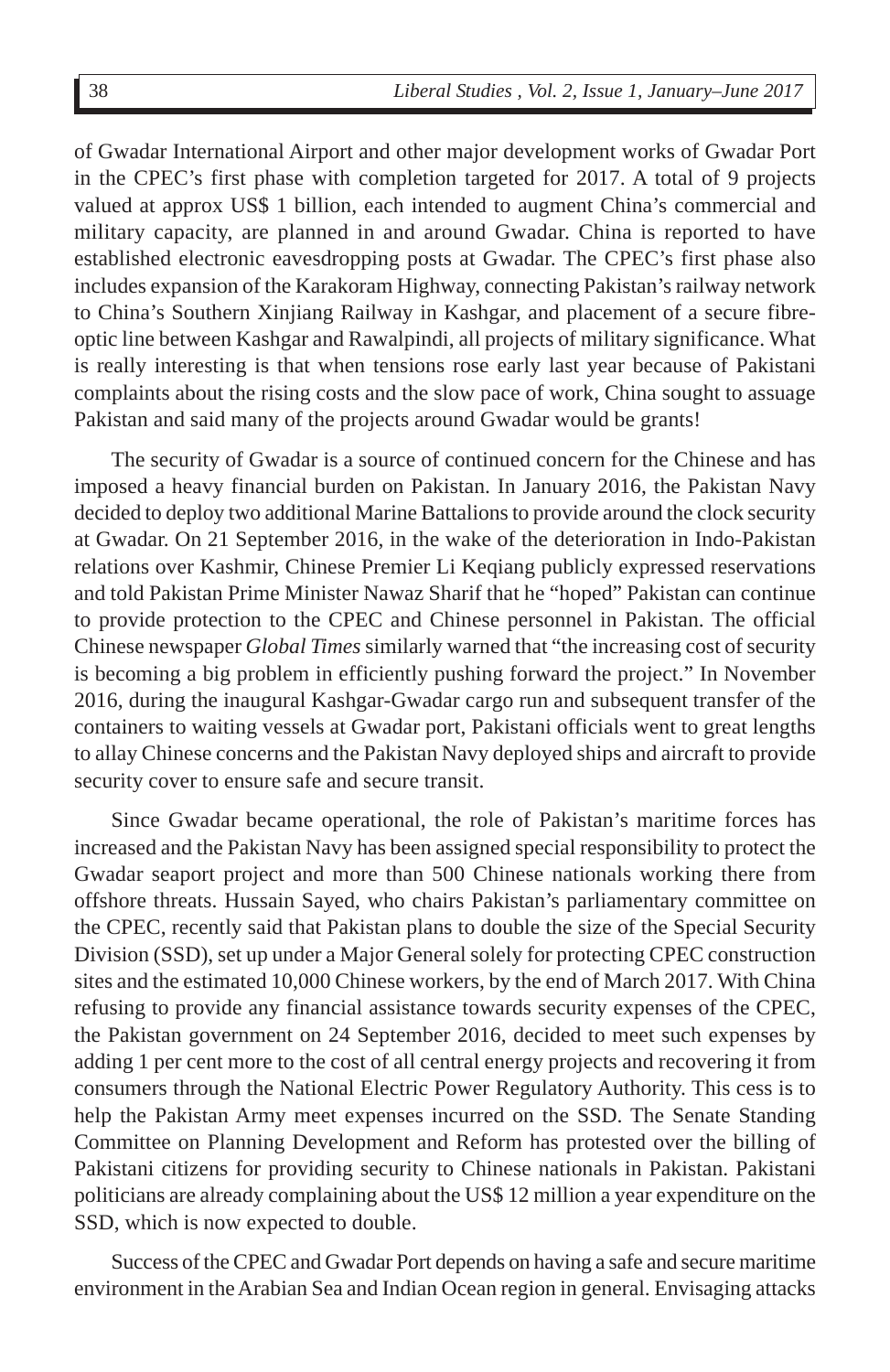by militant groups or insurgents on seaports and vessels, and use of the container vessels to smuggle weapons, drugs etc., Pakistan has strengthened maritime security capabilities. This includes: intensifying security patrols and coastal exercises; creation of Coastal Watch Stations; establishing a Joint Maritime Information Coordination Centre (JMICC); establishment of the Force Protection Battalion of the Pakistan Marines; and more robust maritime security activities jointly by Pakistan and China.

Collaboration in building navy craft has been stepped up. China and Pakistan have agreed to jointly construct the F-22P frigate in addition to the Azmat and Jalalat class fast attack craft and corvettes for the Pakistan Maritime Security Agency. In June 2015, Pakistan's Ministry of Defence Production signed a contract with M/s China Ship Trading Company for construction of seven Maritime Patrol Ships, four of which are being built in China and the others at the Karachi Shipyard and Engineering Works. The China Shipbuilding Industry Corporation (CSIC) is to also provide Pakistan's Navy with eight attack submarines. Pakistan has to pay for these vessels.

Other serious issues threatening the development of Gwadar have surfaced with Pakistani analysts implying that China has undue interest in Gwadar port. Gwadar is described as an "island isolated in an arid landscape with roads and railways linking it to the rest of the nation." The city's water-supply dam has dried up following three years of drought. The existing desalination plant does not work and there is no more water. Unless Gwadar gets its full road and rail connectivity, the port cannot flourish. Gwadar additionally symbolizes the sense of alienation felt by many in Balochistan, who suspect that most of the benefits of the CPEC are going to outsiders.

The biggest threat to the CPEC and, potentially the Sino-Pak relations in the future, is the unchecked – or rather, un-checkable – rise of radical Islam in Pakistan. The CPEC will unfortunately facilitate the passage of radical Islamist elements, including that of the returning battle-hardened Uyghurs into China's sensitive and restive Xinjiang-Uyghur Autonomous Region. The announcement on January 11, 2017, that China's restive Xinjiang-Uyghur Autonomous Region has closed its borders with Pakistan is the first visible crack in the gloss of lacquer that the CPEC seeks to put on the China-Pakistan relationship.

Chinese provincial officials have earlier vented their frustration at the persistent efforts at proselytisation by Pakistani religious *tanzeems* and named Pakistan during discussions earlier at the National People's Congress sessions. The persons involved in terrorist actions in China have definite links to Pakistan is not in doubt much, – like in the knife attacks in Kunming – and these have, quite unusually, been mentioned in China's official media. "Communist Party leaders of Xinjiang have also expressed fears of militants getting training in Pakistan and Afghanistan and returning to the province to carry out terror attacks".<sup>3</sup> The decision of 11 January 2017, would have had high-level approval and followed protracted discussions between Chinese and Pakistani officials including between the respective Intelligence and security services. The terrorist attack in Hotan on 28 December 2016, that killed five people was the trigger. Separately,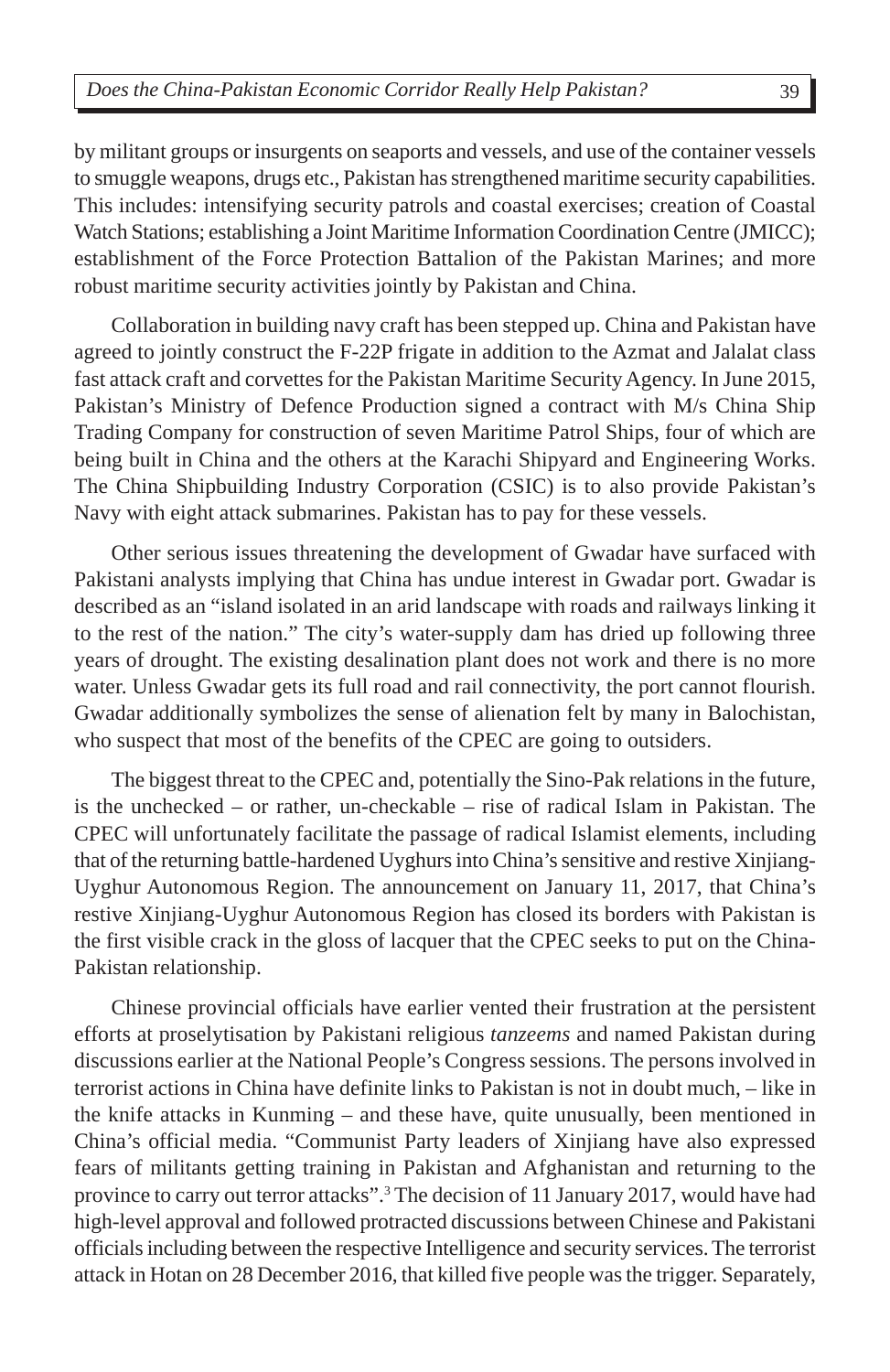Xinhua quoted the Chairman of the Xinjiang Regional People's Congress, Shohrat Zakir as saying that security along the China-Pakistan border would be further tightened "to prevent terrorists from entering or leaving the region illegally in 2017". Local officials in Kashgar prefecture, that borders Pakistan, specifically stressed the need to check illegal infiltration from Pakistan.

One reason for China's concern about the situation in Afghanistan and its effort to open independent channels of communication with elements of the Taliban is their desire to reduce the dependence on Pakistani security forces for preventing extremist elements from crossing into Xinjiang. It is also, of course, to allow Chinese companies to exploit Afghanistan's natural and mineral resources. China's concern is long term and this is clear from the tasking of the PLA's Western Theatre Command which mandates that it focus on "threats in Xinjiang and Tibet as well as Afghanistan and other states that host training bases for separatists and extremists". Troops of the PLA Western Theatre Command can be deployed to protect Chinese workers and projects inside Pakistan and the CPEC. China's National Security Law enacted in 2016 authorises China's armed forces and Intelligence and security personnel to enter foreign countries to apprehend terrorists.

The other potential threat to the Sino-Pakistan bilateral relationship is the growing confidence of the extremist Islamic radical groups in Pakistan. Underscoring the steadily increasing radicalisation of Pakistan, the Chief of the Jamaat-ud-Dawa (JuD) and founder of Lashkar-e-Tayyaba (LeT), Hafeez Saeed told the Nawaz Sharif government in late May 2016, to "show some courage and direct China to stay away from hurting Islamic sentiments". Hafeez Saeed is the first Pakistani national to express concern about the plight of Muslims in China. Surprisingly, a high-powered delegation of Pakistan's Ministry of Religious Affairs subsequently left for China on 28 June 2016 to check the veracity of reports that Chinese authorities in the Xinjiang-Uyghur Autonomous Region have banned fasting in the holy month of Ramazan. The ISIS had earlier identified the Xinjiang-Uyghur Autonomous Region as a place of its interest. These are signs that clearly portend trouble.

Finally, there is serious opposition in Balochistan, where the CPEC is perceived as harming their sense of identity with their historic homeland... Many non-locals, businesses and multinational companies' personnel have recently come under attack in the restive Balochistan region. Local Balochis are already debating that the CPEC will be benefitting only Chinese interests and would convert the local population into a minority. Allah Baloch, leader of the Balochistan Liberation Front, has called the Gwadar project "fake" and a conspiracy against the Baloch people.4 The Balochistan National Party, Baloch National Front, and the Baloch Republic Party too have opposed the project. Adding to the resentment is the estimate that by 2048, "the native Baloch population will be outnumbered by an influx of Chinese and migrant workers from Pakistan's other provinces".<sup>5</sup> Thus, the sense of marginalization felt by the people of Balochistan is further fuelling their animosity by the governmental actions. The President of the Gwadar Educational Welfare Society said that "Gwadar fishermen are not allowed